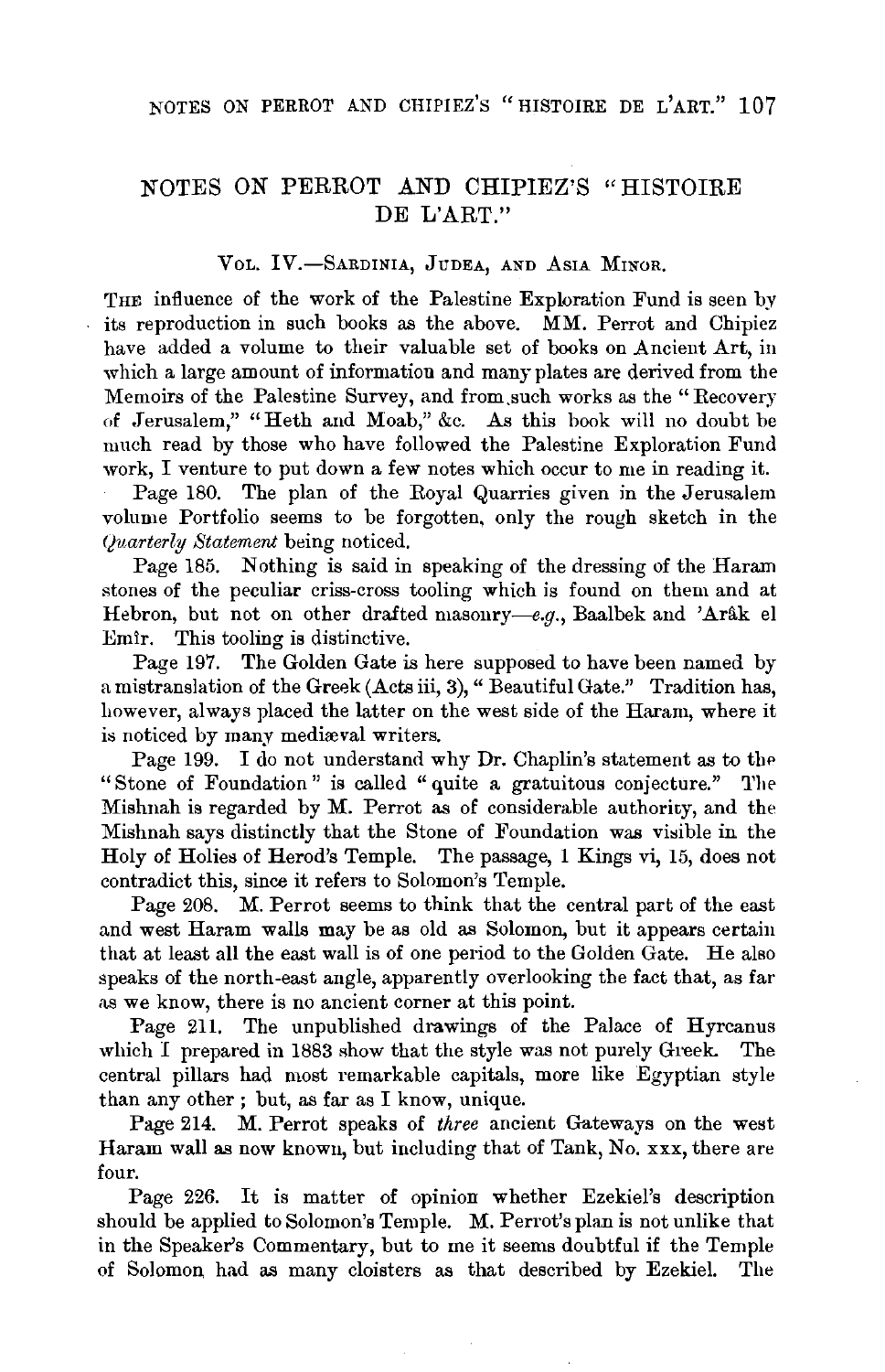Rabbinical writers certainly held that Ezekiel's Temple never existed, though in some particulars its plan was carried out by Herod.

Page 239. The Mishnah can hardly be said to be much later than .Tosephus, and seems to have founded its description on the accounts of eye-witnesses of the Herodian temple.

Page 273. The wall discovered by De Vogtié east of the Cathedral of the Holy Sepulchre cannot be considered as old as the Haram masonry. The stones are quite differently dressed, and the wall appears to have belonged to the Basilica of Constantine.

Page 277. I do not understand on what grounds M. Perrot refers drafted masonry to Solomon. We do not know of its use in Phoenicia before the Greek age, and it may have been introduced into Palestine during that age.

Page 284-5. It is much to be regretted, I think, that the fanciful restorations of Jewish tombs by Cassas should be reproduced. They resemble no known monument existing in Palestine, and seem to be entirely impossible.

Page 305-6. It would have been well perhaps to have referred to the discoveries of Lenormant as to the meaning and derivation of the word *Cherub,* which is purely Semitic, and has nothing probably to do with the Aryan Gryps.

Page 308. The coin attributed to Jaddua bears no name or date. It is usually thought to belong to the coinage of Simon the Hasmonean, and it is not known that Jaddua struck any coins.

Page 334. I am unable to trace any authority for the restoration of Solomon's brazen altar with steps, which were not allowed by the Law.

Page 340. Pierotti is not a very good authority to quote as to Hebron. There is no allusion to the account of the Hebron mosque as explored when the Royal Princes visited the same, when it was shown that there is a double chamber under the floor, not in two storeys, but on one level.

Page 349. The Tomb at Tibneh, once thought to be Joshua's, belongs, I should say, to the Greek period.

Page 350. The cornice of the so-called "Egyptian tomb" appears to have just the same profile as that of the tombs of A bsalom and Zechariah. It should be noted also that a similar profile occurs on the inner side of the Hebron Haram wall at the top. It seems clear that this profile was in use among the Jews of the Herodian age, and is only remotely connected with Egypt.

Page 354. I venture to differ as to the supposed ancient Hebrew text on the same monument. I carefully examined the marks in question, and have copied them (see Jerusalem Volume of "Memoirs"). I do not think they are letters at all, nor does there seem any clear indication that the door has been made higher at a later period. I believe the monument in question to date about the Christian era.

Page 361. M. Guérin's views as to the supposed Tomb of the Maccabees were not supported by further exploration. The monument appears to be a Byzantine Christian building, as shown by M. Clermont-Ganneau.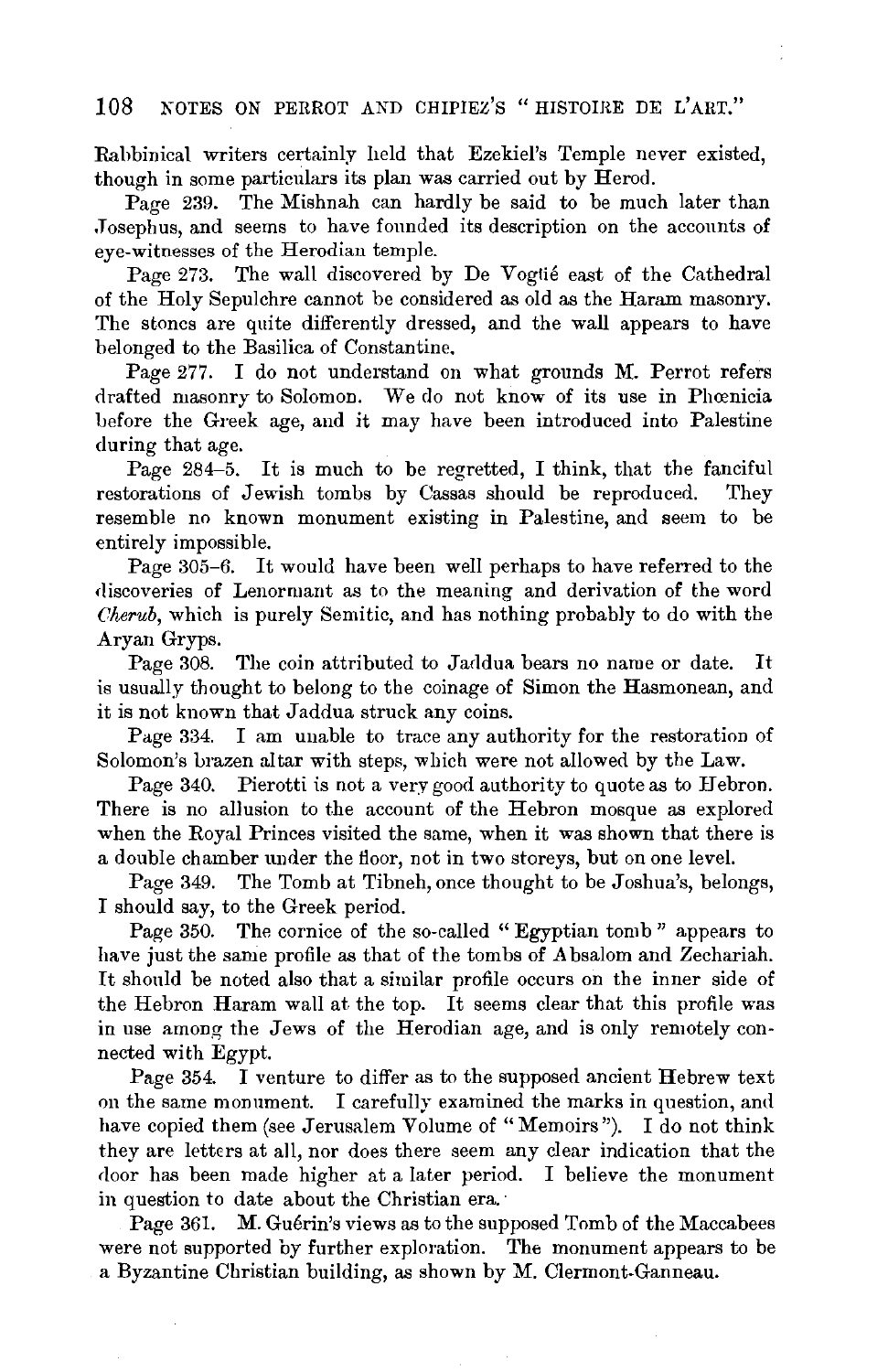## NOTES ON PERROT AND CHIPIEZ'S "HISTOIRE DE L'ART." 109

Page 364. It is hardly possible to suppose the tombs south of Wady Rababy to be very ancient, as a rule. Many are Christiau, and one of the most important dates from the eighth century.

Page 378. M. Perrot does me the honour to reproduce seven of my drawings of dolmens, but he does not refer to the curious stone circles in Moab called *Hadr,* which are as important as the other rude stone monuments discovered by my party in  $1881-2$ . It is also curious that in speaking of the aucient fortresses of Palestine, M. Perrot never once describes any of the Tells, which are among the most important of ancient remains in Palestine, some of which have been excavated by the Palestine Exploration Fund explorers, and a great many others described.

Page 383. It is perhaps doubtful if the great foundation stones under the walls of Justinian's fortress on Gerizim are the oldest remains on the summit. The sacred rock seems to me to be the really ancient centre on the mountain, resembling the "earth fast" stones which, like the dolmens, were altars among the Celts. The cup hollow in this rock is very remarkable. The Samaritans say it marks the site of the Laver of Joshua's Temple on the mountain, but it is perhaps an old libation hollow like many found in Syria and in Europe.

Page 407. The proposed restoration of the Temple and Palace of Solomon by Stade shows by its contour that foundations of 40 feet in depth would be required. This is due chiefly to the Temple being too far west, the Sakhrah being made the site of the Altar. If as in my proposed restoration of Herod's Temple the Sakhrah is placed in the Holy of Holies, it will 1e found that only 2 or 3 feet of foundation are required anywhere.

Page 409. M. Perrot says Solomon's throne "would hardly have been noticed" at Tyre, Babylon, Nineveh, or Memphis. Yet Sennacherib thought Hezekiah's ivory throne worthy of notice in his historical tablet.

Page 434. The sketch of the pottery goddess of Gezer from a drawing by C. F. T. Drake, has been idealised by the artist. It may be true that the pictures of the Palestine Exploration Fund Memoirs are "mediocre" compared with his beautiful sketches, but the first thing desirable in archæological drawings is faithful representation. Mr. Drake's picture was faithful and complete.

Page 441. There is evidence in Phoenician inscriptions and in monumental town names that Chemosh was not exclusively a Moabite deity.

Page 450. The sketches of the Moabite pottery are slight. The Palestine Exploration Fund possesses a collection of water-colour drawings and photographs of them. I may be allowed to note that these objects were discovered or produced just at the time when I first went out to Palestine in 1872, and though I reported fully on them, I did not consider myself competent to pronounce on their character, since I had not that "long experience" with which M. Perrot has done me the honour to credit me. As to the Shapira MS., it was first denounced by Neubauer, then simultaneously (to a day) by M. Clennont-Ganneau and by myself. I do not even now feel certain that some genuine articles may not have given the idea